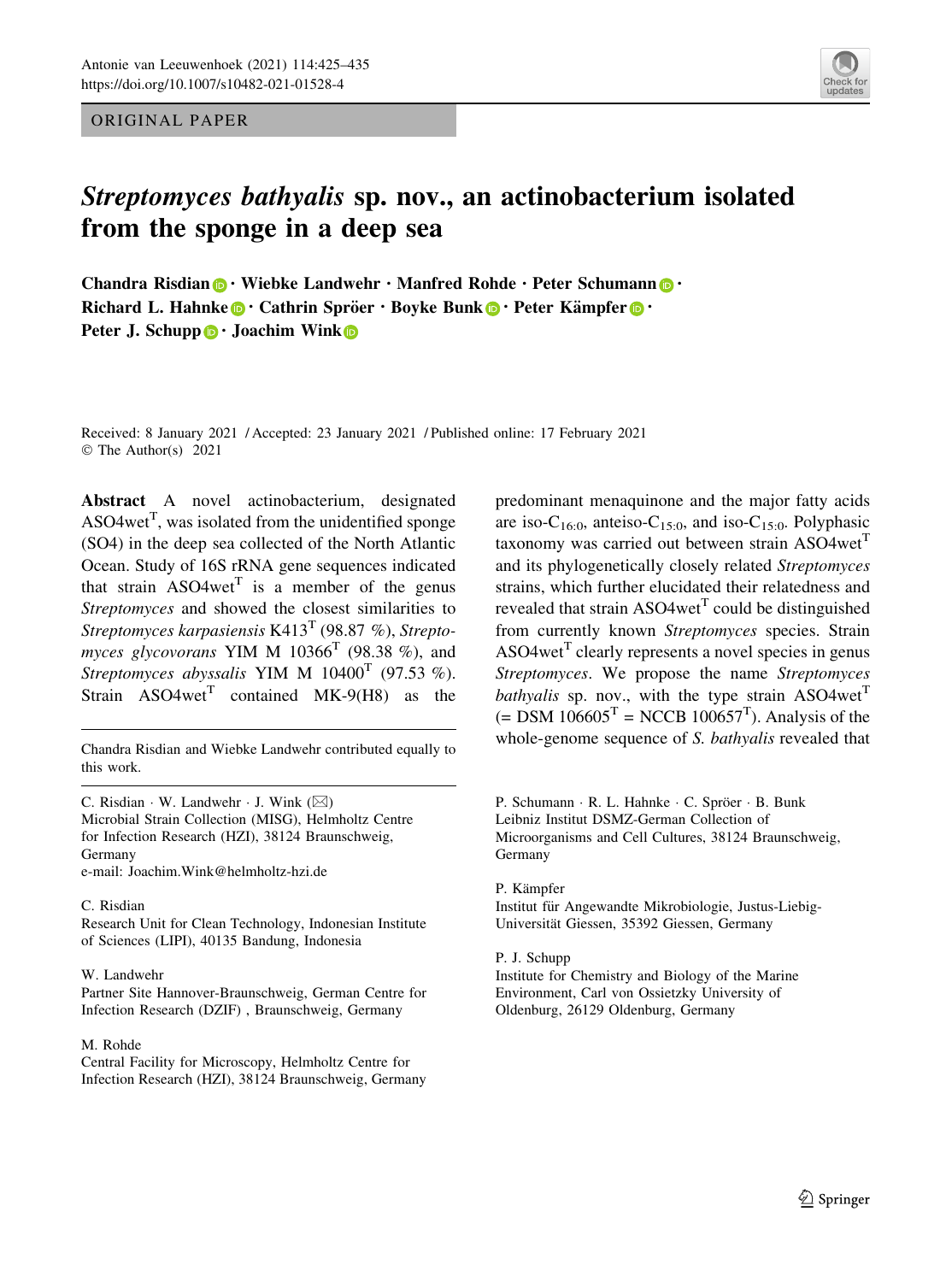genome size is 7,377,472 bp with 6332 coding sequences.

Keywords Deep-sea sponge - The North Atlantic Ocean · Polyphasic taxonomy · Streptomyces

# Introduction

In the effort of finding new bioactive compounds from novel Streptomyces, some studies recently are focused on the neglected and unexplored regions in order to enlarge the successful isolation of new species (Goodfellow et al. [2017\)](#page-9-0). The deep sea is one of the underexplored areas on Earth. One of the reasons is probably because of its extreme environments such as high pressure, low temperature, less oxygen concentration, and lack of light intensity. More than 30,000 marine natural products have been isolated and about 2 % of those are from deep-sea organisms, including Actinobacteria from the genus Streptomyces, Marinactinospora, and Verrucosispora (Tortorella et al. [2018\)](#page-10-0).

Previously, some strains and species such as Streptomyces sp. NTK 937 (Hohmann et al. [2009](#page-9-0)), Streptomyces olivaceus FXJ8.012 (Liu et al. [2013](#page-9-0)), Streptomyces sp. SCSIO 04496 (Luo et al. [2015](#page-9-0)), Streptomyces indicus (Luo et al. [2011\)](#page-9-0), and Streptomyces nanhaiensis (Tian et al. [2012\)](#page-10-0) were reported to be isolated from the deep-sea sources. Streptomyces nanhaiensis was found in the northern South China Sea at 1632 m below sea level (Tian et al. [2012](#page-10-0)), while Streptomyces indicus was isolated from the Indian Ocean depth of 2434 m (Luo et al. [2011](#page-9-0)).

Streptomyces is a genus of aerobic Gram-positive bacteria and one of its characters is the morphology that contains substrate and aerial mycelia (Williams et al. [1983](#page-10-0)). A minor amount of species of this genus was reported having no aerial mycelia such as Streptomyces somaliensis (Brumpt 1906) Waksman and Henrici 1948 (Approved Lists 1980) (Skerman et al. [1980\)](#page-10-0) and Streptomyces sudanensis (Quintana et al. [2008\)](#page-10-0). Streptomyces is one of the genera from Actinobacteria and many of them are isolated from soil (Ritacco et al. [2003;](#page-10-0) Risdian et al. [2018](#page-10-0)); however, in some previous studies, they are also reported to be found in the rhizosphere of the plant (Xiao et al. [2009](#page-10-0)), mangrove sediment (Handayani et al. [2018](#page-9-0)), and marine sediment (Xu et al. [2012](#page-10-0)). Streptomyces is one of the important producers of antibiotics, considering that more than half of the antibiotics used nowadays are produced by this group of bacteria (Lucas et al. [2013\)](#page-9-0). However, they are mainly terrestrial strains (Kemung et al. [2018\)](#page-9-0).

In the course of our investigation of Actinobacteria from the deep sea in the extended Continental shelf of Portugal, near Madeira Islands, strain  $ASO4wet<sup>T</sup>$  was isolated from an unidentified sponge (SO4) collected by ROV (remotely operated vehicle) from the North Atlantic Ocean (36°15.19038 N, 14°32.99767 W) at 1092 m water depth.

### Materials and methods

Actinobacteria isolation and morphological study

The isolation of actinobacteria was performed using 5336-ASW medium (soluble starch 10.0 g, casein 1.0 g,  $K_2HPO_4$  0.5 g,  $MgSO_4.7H_2O$  5.0 g, artificial seawater (ASW) 1000 ml, agar 20.0 g, pH 7.3) and incubated at 30  $\degree$ C. Artificial seawater (ASW) contained 3.9 % (w/v) of sea salt from ATI Coral Ocean. Morphological observations of spores and mycelia on International Streptomyces Project 2 or ISP2 agar (yeast extract-malt extract), ISP3 agar (oatmeal), ISP4 agar (inorganic salt- starch) agar, ISP5 agar (glycerolasparagine), ISP6 agar (peptone-yeast extract-iron), and ISP7 agar (tyrosine) (Shirling and Gottlieb [1966\)](#page-10-0) at 30  $\degree$ C for 14 days. The colours of mycelium (aerial and substrate) and diffusible pigments were evaluated by comparison with the RAL-code [\(https://www.ral](https://www.ral-farben.de)[farben.de](https://www.ral-farben.de)) (Charousová et al. [2015\)](#page-9-0). Spore chain morphology and spore-surface ornamentation of strain ASO4wet<sup>T</sup> were observed after growing on ISP 3 agar medium (Shirling and Gottlieb [1966](#page-10-0)) for 4 weeks at 30 C by Zeiss Merlin field emission scanning electron microscope (SEM) (Landwehr et al. [2018](#page-9-0)).

# Physiological and biochemical studies

Growth of strain  $ASO4wet<sup>T</sup>$  at different temperatures (15, 20, 25, 30, 37 and 44 C) on GYM medium (glucose-yeast extract-malt extract) and pH range (pH 2, 3, 4, 5, 6, 7, 8, 9 and 10) on ISP2 medium were evaluated after incubation for 14 days. Utilisation of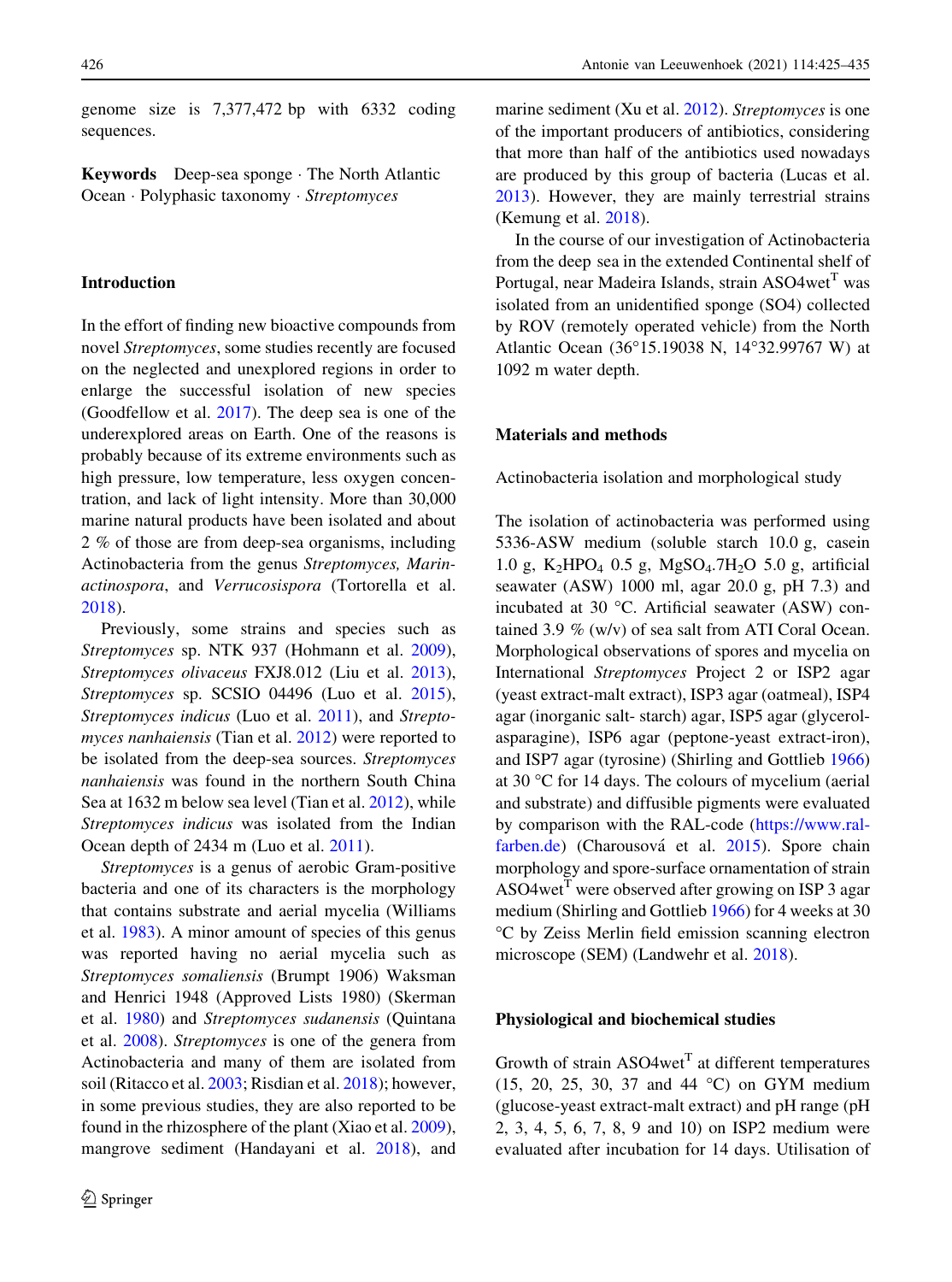carbohydrate was examined on ISP9 medium supplemented with 1 % carbon sources (Shirling and Gottlieb [1966](#page-10-0)), the sodium chloride tolerance was investigated as described by Kutzner [\(1981](#page-9-0)), and the enzymatic activity profile analysis was conducted by using API ZYM strips (Humble et al. [1977\)](#page-9-0). Antibiotic susceptibility was investigated by the disc-diffusion plate method (Bauer et al. [1966](#page-8-0)) using antibiotic discs on ISP2 agar medium incubated for 7 days at 30 °C. Eight antibiotic discs were used: ampicillin  $(10 \mu g)$ disc), erythromycin (15 µg/disc), gentamycin 30  $(\mu$ g/ disc), tetracycline (30  $\mu$ g/disc), vancomycin (30  $\mu$ g/ disc), cefotaxime (30  $\mu$ g/disc), rifampicin (5  $\mu$ g/disc), and penicillin G  $(6 \mu g/disc)$ .

## Phylogenetic analysis

Extraction of DNA, PCR amplification, and purification of the 16S rRNA gene sequence was performed as described by Landwehr et al. ([2016\)](#page-9-0). PCR amplified templates were sequenced using a 96-capillary-system from Applied Biosystems (ABI), a 3730xl DNA Analyzer. Sequence data were compiled with the BioEdit program (Hall [1999\)](#page-9-0) [\(http://www.mbio.ncsu.](http://www.mbio.ncsu.edu/BioEdit/bioedit.html) [edu/BioEdit/bioedit.html\)](http://www.mbio.ncsu.edu/BioEdit/bioedit.html). The almost-complete 16S rRNA gene sequence (1,417 nucleotides) of strain  $ASO4wet<sup>T</sup>$  was obtained and submitted for BLAST analysis (Altschul et al. [1990](#page-8-0)) [\(https://blast.ncbi.nlm.](https://blast.ncbi.nlm.nih.gov/Blast.cgi) [nih.gov/Blast.cgi](https://blast.ncbi.nlm.nih.gov/Blast.cgi)). The 16S rRNA gene sequence was deposited in GenBank as MT036271. The similarity and homology of the 16S rRNA gene sequence were examined for sequence homology with the database of 16S rRNA gene sequences from the National Center for Biotechnology Information (NCBI) [\(https://www.](https://www.ncbi.nlm.nih.gov/) [ncbi.nlm.nih.gov/\)](https://www.ncbi.nlm.nih.gov/). The 16S rRNA gene sequences of strain  $ASO4wet^{T}$  and some related type strains were aligned using the CLUSTAL W algorithm (Thompson et al. [1994\)](#page-10-0) from the MEGA X software package (Kumar et al. [2018](#page-9-0)). Phylogenetic analyses were performed using the maximum-likelihood (Felsenstein [1981\)](#page-9-0) algorithm from MEGA X (Kumar et al. [2018](#page-9-0)). The topologies of the inferred trees were examined by bootstrap analyses (Felsenstein [1985](#page-9-0)) based on 1000 replicates. The resulting phylogenetic trees were rooted using the 16S rRNA gene sequence of Actinospica robiniae GE134769 $^T$  (AJ865863).

#### Chemotaxonomy

Biomass for the chemical analyses was collected by cultivation in glucose-yeast-malt extract (GYM) medium in flasks on a rotary shaker (160 revolutions per minute) at 30  $\degree$ C for 3–7 days. The freeze-dried cells from biomass were used for chemical analysis. The whole-cell diaminopimelic acid isomers and sugars were evaluated based on the method of Staneck and Roberts ([1974](#page-10-0)). Menaquinones were extracted as described by Minnikin et al. ([1984\)](#page-9-0) and were analysed by high-performance liquid chromatography (Wink et al. [2017\)](#page-10-0) equipped with diode-array detection and mass spectrometry (HPLC-DAD-MS). High-resolution electron spray ionisation mass spectrometry (HR-ESI-MS) data were recorded on a MaXis ESI-TOF-MS spectrometer (Bruker) equipped with an Agilent 1260 series RP-HPLC system using XBridge C18 column  $2.1 \times 100$  mm, 1.7 $\mu$ m. Solvent A was isopropanol and solvent B was acetonitrile. The gradient system was 100 % B for 5 min, 35 % B in 5 to 15 min, and 50 % B in 16–20 min with the flow rate was 0.6 mL/min. The temperature of the column was 40 $\degree$ C and the UV-detection was at 270 nm. The molecular formula of menaquinones was calculated using the Smart Formula algorithm, including the isotopic pattern (Bruker). The polar lipids were extracted according to Minnikin et al. [\(1977](#page-9-0)) and identified by two-dimensional thin-layer chromatography as described previously by Collins and Shah [\(1984](#page-9-0)).

Fatty acids were extracted, methylated and analysed using the Sherlock Microbial Identification (MIDI) system and the ACTIN version 6 database (Sasser [1990](#page-10-0)). For matrix-assisted linear desorption/ ionisation-time-of-flight mass spectrometry (MALDI-TOF MS) analysis, the isolate  $ASO4wet<sup>T</sup>$  was incubated at 30  $\degree$ C for 6–8 days. The samples were prepared using ethanol/formic acid extraction, as described by Schumann and Maier [\(2014](#page-10-0)).

#### DNA-DNA hybridisation and ribotyping analysis

DNA–DNA hybridisation was performed based on the method of Ziemke et al. ([1998\)](#page-10-0), except that for nick translation, 2 µg DNA was labelled during 3 h of incubation at 15  $\degree$ C. This method was carried out for the DNA of strain  $ASO4wet$ <sup>T</sup> and the strain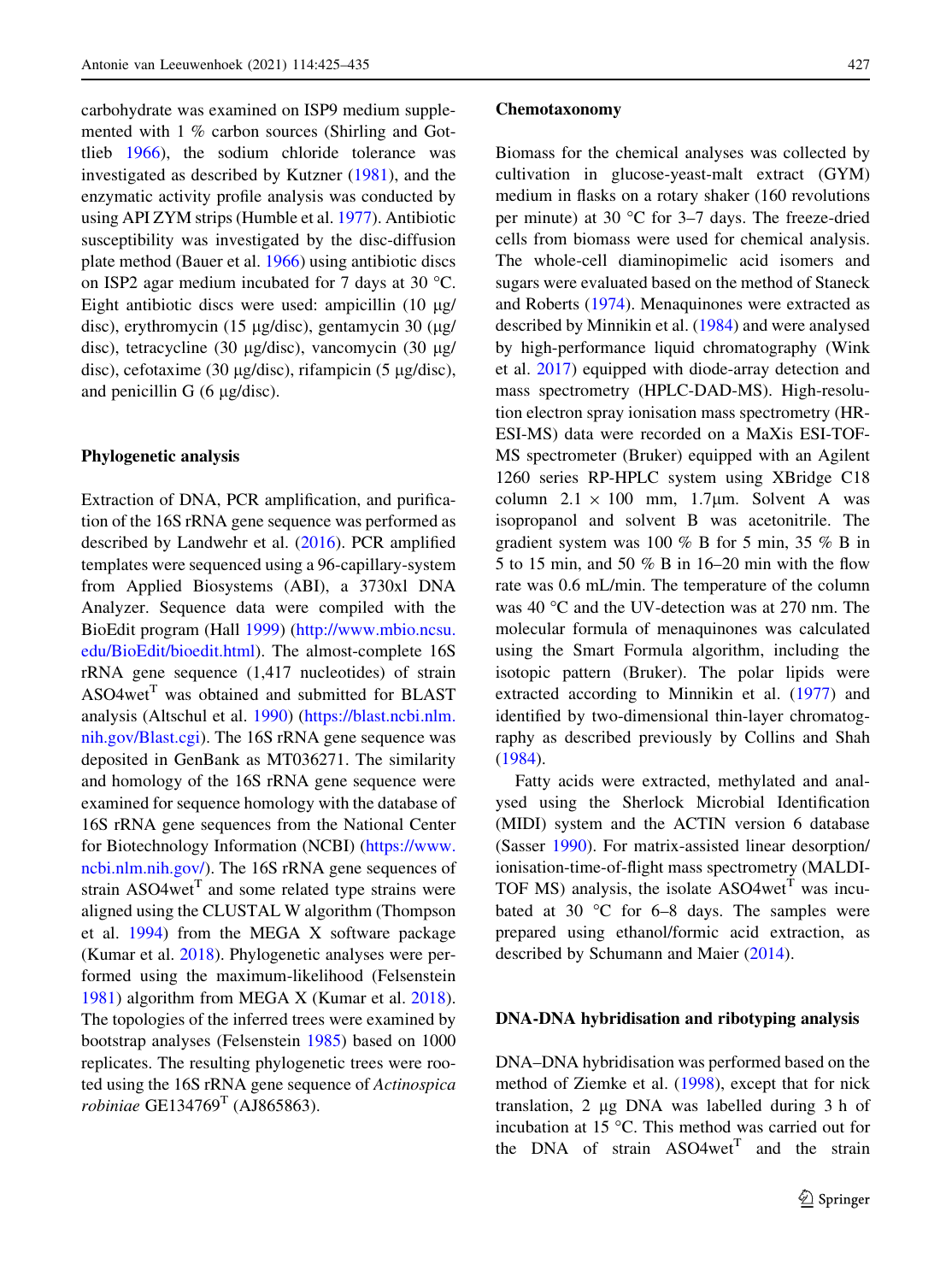| Agar medium                       | Growth | Substrate mycelium colour | Aerial mycelium colour | Soluble pigment |
|-----------------------------------|--------|---------------------------|------------------------|-----------------|
| Yeast extract-malt extract (ISP2) | Good   | Light ivory               | None                   | None            |
| Oatmeal (ISP3)                    | Good   | Light ivory               | Grey white             | None            |
| Inorganic salt-starch (ISP4)      | Good   | Ivory                     | None                   | None            |
| Glycerol-asparagine (ISP5)        | Good   | Light ivory               | None                   | None            |
| Peptone-yeast extract-iron (ISP6) | Sparse | Sandy yellow              | None                   | None            |
| Tyrosine (ISP7)                   | Sparse | Nutbrown                  | Light grey             | None            |

<span id="page-3-0"></span>**Table 1** Characteristics of strain ASO4wet<sup>T</sup> on various ISP agar media after incubation for 14 days at 30 °C



Fig. 1 Scanning electron micrographs of aerial mycelium with no spore detected of strain ASO4wet<sup>T</sup> after incubation on ISP 3 agar for 4 weeks at 30  $^{\circ}$ C

Streptomyces karpasiensis DSM 42068<sup>T</sup>, Streptomyces glycovorans  $DSM$  42021<sup>T</sup>, and *Streptomyces abyssalis* DSM  $42024^T$ . Standardised and automated ribotyping analysis was conducted using the RiboPrinter system (Hygiena) involving PvuII as a restriction enzyme (Bruce [1996;](#page-8-0) Schumann and Pukall [2013\)](#page-10-0).

# DNA extraction and complete genome sequencing

The complete genome sequence of strain  $ASO4wet<sup>T</sup>$ was obtained via a combination of long-read PacBio and short-read Illumina-Sequencing. Therefore, DNA was isolated using Qiagen Genomic-tip 100/G (Qiagen, Hilden Germany) according to the instructions of the manufacturer. SMRTbell<sup>TM</sup> template library was prepared according to the instructions from PacificBiosciences, Menlo Park, CA, USA, following the Procedure & Checklist – Greater Than 10 kb Template Preparation. Briefly, for preparation of 15 kb libraries 8lg genomic DNA was sheared using

 $g$ -tubes<sup>TM</sup> from Covaris, Woburn, MA, USA according to the manufacturer's instructions. DNA was endrepaired and ligated overnight to hairpin adapters applying components from the DNA/Polymerase Binding Kit P6 from Pacific Biosciences, Menlo Park, CA, USA. Reactions were carried out according to the manufacturer's instructions. For the bacterial DNAs, BluePippin<sup>TM</sup> Size-Selection to greater than 4 kb was performed according to the manufacturer's instructions (Sage Science, Beverly, MA, USA). Conditions for annealing of sequencing primers and binding of polymerase to purified SMRTbell<sup>TM</sup> template were assessed with the Calculator in RS Remote, PacificBiosciences, Menlo Park, CA, USA. 1 SMRT cell was sequenced on the PacBio RSII (PacificBiosciences, Menlo Park, CA, USA) taking one 240-minutes movie.

Bacterial DNAs libraries for sequencing on Illumina platform were prepared to apply Nextera XT DNA Library Preparation Kit (Illumina, San Diego, USA) with modifications according to Baym et al. [\(2015](#page-8-0)). Samples were sequenced on NextSeq<sup>TM</sup> 500.

# Genome assembly and annotation

Genome assembly performed applying the RS\_HGAP\_Assembly.3 protocol included in SMRT Portal version 2.3.0 using default parameters. The assembly revealed a single linear chromosome with a coverage value of 117x. Error-correction was performed by a mapping of Illumina short reads onto finished genome using Burrows-Wheeler Alignment bwa 0.6.2 (Li and Durbin [2009\)](#page-9-0) in paired-end (sample) mode using default settings with subsequent variant and consensus calling using VarScan 2.3.6 (Koboldt et al. [2012\)](#page-9-0) Automated genome annotation was carried out using the NCBI Prokaryotic Genome Annotation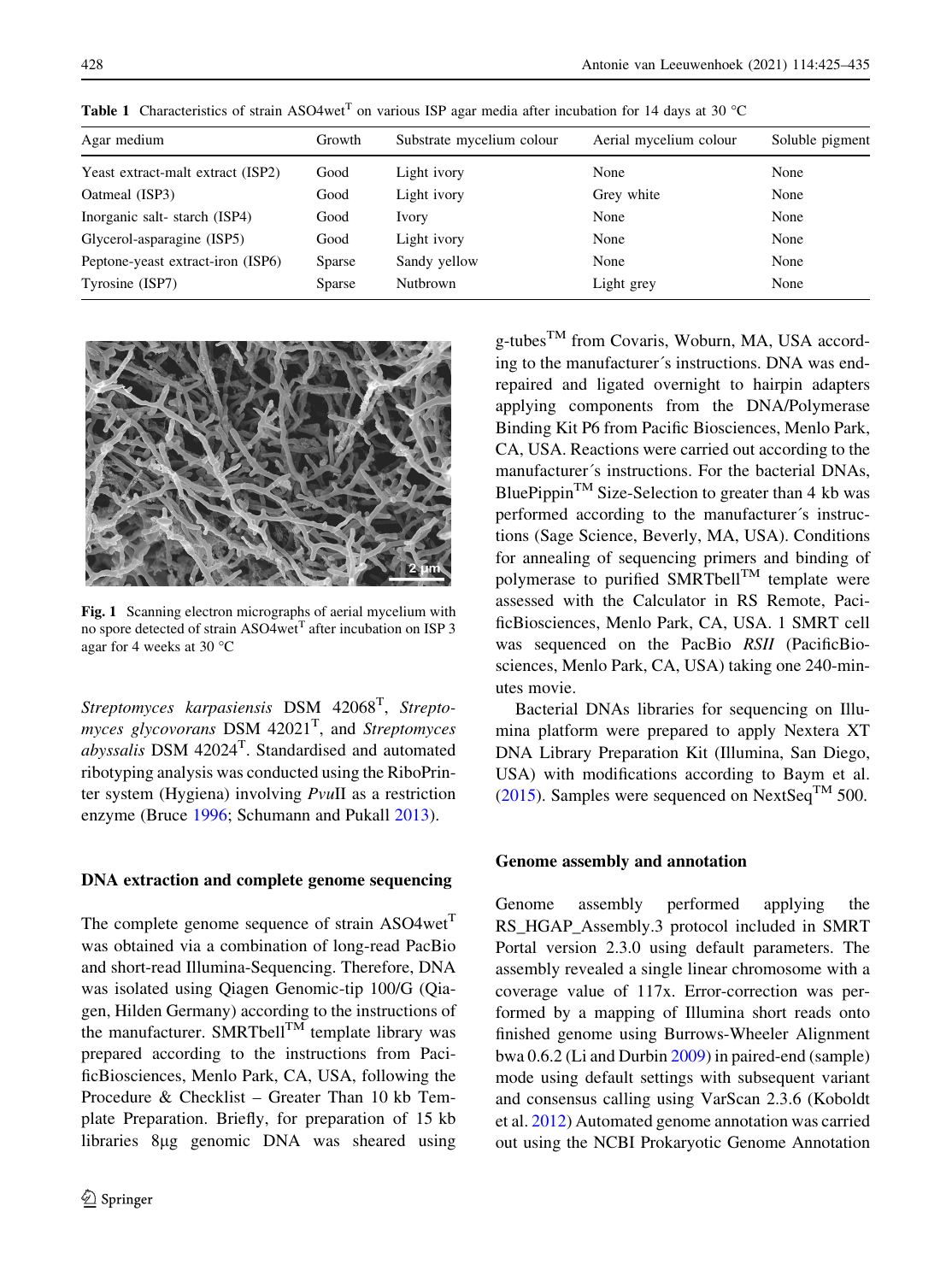<span id="page-4-0"></span>

 $0.10$ 

Fig. 2 Maximum-likelihood tree based on 16S rRNA gene sequences (1408 positions in the final dataset) showing relationships between strain  $ASO4wet<sup>T</sup>$  and the related type strains of Streptomyces species. The phylogenetic trees were rooted using the 16S rRNA gene sequence of Actinospica



Fig. 3 Polar lipid observed in strain ASO4wet<sup>T</sup>. DPG: diphosphatidylglycerol; PME: phosphatidyl-N-methyl-ethanolamine; PE: phosphatidylethanolamine; PL: unknown phospholipid; GL1-3: unknown glycolipid; PGL: unknown phosphoglycolipid; PIM: phosphatidylinositol mannoside

Pipeline PGAP (Tatusova et al. [2016](#page-10-0)). The assembly was also uploaded to RAST (Rapid Annotation using Subsystem Technology) server ([https://rast.nmpdr.](https://rast.nmpdr.org/) [org/\)](https://rast.nmpdr.org/) (Aziz et al. [2008](#page-8-0)) and antiSMASH server [\(https://antismash.secondarymetabolites.org/\)](https://antismash.secondarymetabolites.org/)

robiniae  $GE134769^T$  (AJ865863). The evolutionary distances were computed using the Tamura-Nei method (Tamura and Nei [1993\)](#page-10-0). Numbers at the nodes are percentage bootstrap values with 1,000 replicates, only values above 70 % are shown. Bar 0.10 substitutions per nucleotide position

(Medema et al. [2011;](#page-9-0) Blin et al. [2019](#page-8-0)) for metabolic reconstruction analysis and prediction of secondary metabolite gene clusters, respectively. The complete genome sequence of strain  $ASO4wet<sup>T</sup>$  was deposited at NCBI GenBank under accession number CP048882 in the NCBI Genome database ([https://www.ncbi.nlm.](https://www.ncbi.nlm.nih.gov/genome) [nih.gov/genome\)](https://www.ncbi.nlm.nih.gov/genome).

# Results and discussion

Strain  $ASO4wet<sup>T</sup>$  was found to grow well on ISP2. ISP3, ISP4, and ISP5, while sparse in ISP6 and ISP7 (Table [1](#page-3-0)). The aerial mycelium can be seen in ISP3 and ISP7. The diffusible pigment was not detected on all tested medium. The strain formed aerial mycelium, albeit no spore was detected on ISP3 agar (Fig. [1](#page-3-0)).

Strain ASO4wet<sup>T</sup> grew on medium ISP2 at 15-37°C (optimum at  $25-30^{\circ}$ C) and at pH 6–9 (optimum at pH 7). The strain grew on CYE medium (10 g casein peptone  $l^{-1}$ , 5 g yeast extract  $l^{-1}$ , 20 g agar  $l^{-1}$ , pH 7) supplemented with up to 10 % NaCl. Antibiotic susceptibility test indicated that the strain was sensitive to ampicillin, erythromycin, gentamycin,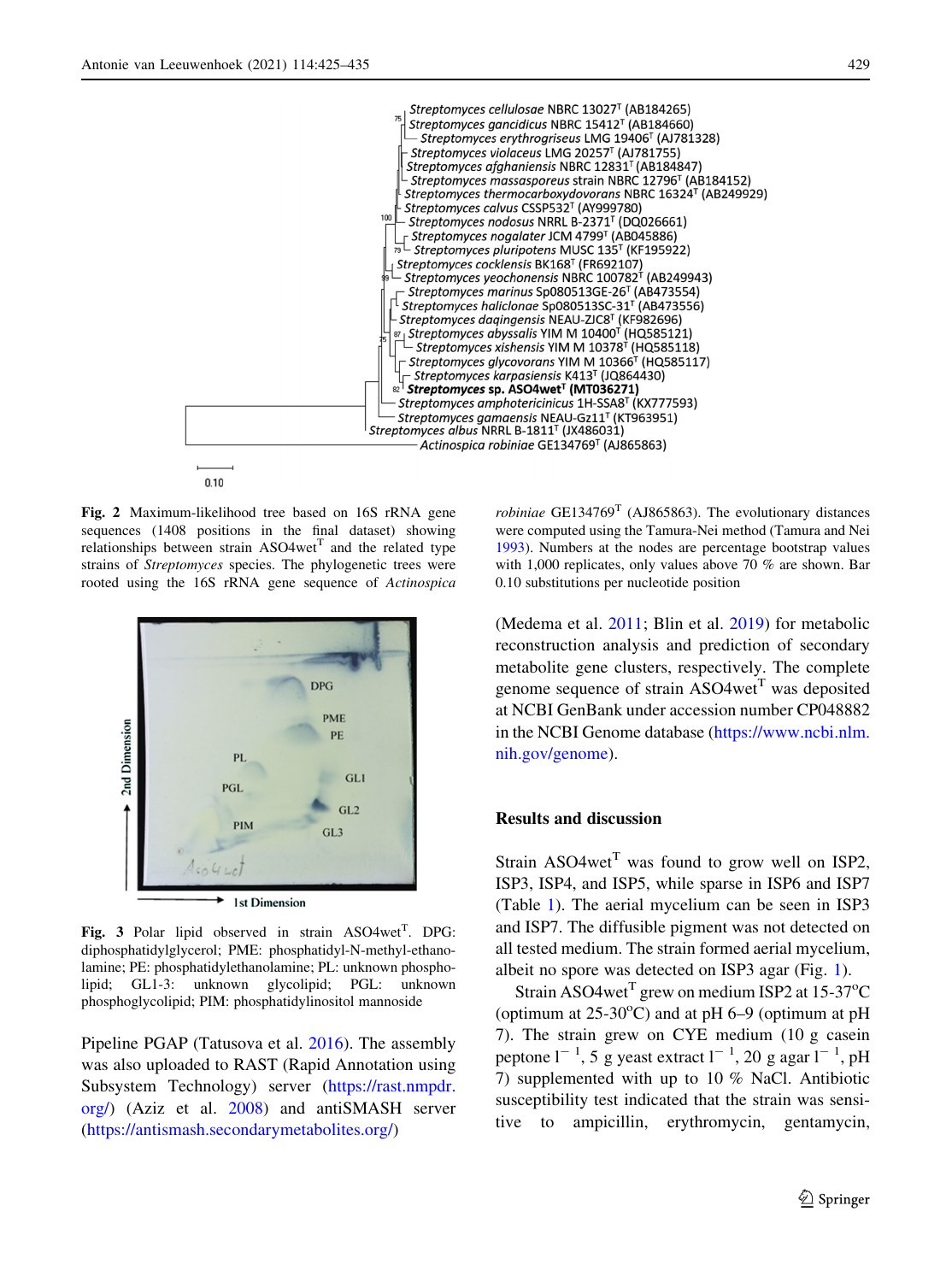<span id="page-5-0"></span>

Fig. 4 MALDI-TOF dendrogram of the strain ASO4wet<sup>T</sup> and its most closely related strains. *Streptomyces griseus* DSM 40236<sup>T</sup> was used as an outgroup



Fig. 5 Dendrogram of RiboPrinter® patterns (restriction enzyme PvuII, BioNumerics Software) of the strain ASO4wet<sup>T</sup> and its closely related Streptomyces strains

penicillin G, tetracycline, vancomycin, and rifampicin. However, it was resistant to cefotaxime  $(30 \mu g)$ disc).

According to the result from the NCBI server, isolate  $ASO4wet<sup>T</sup>$  related to the genus *Streptomyces*. The strain closely related to Streptomyces karpasiensis K413<sup>T</sup> (98.87 %), Streptomyces glycovorans YIM M  $10366<sup>T</sup>$  (98.38 %), and Streptomyces abyssalis YIM M  $10400^T$  (97.53 %). Strain ASO4wet<sup>T</sup> formed a stable clade with Streptomyces karpasiensis  $K413<sup>T</sup>$ that was supported by 82 % bootstrap value in the maximum-likelihood tree based on the 16S rRNA gene sequence (Fig. [2](#page-4-0)).

Cell-wall hydrolysates of strains  $ASO4wet<sup>T</sup>$  contained LL-diaminopimelic acid, which is suggested that it belongs to cell-wall type I (Lechevalier and Lechevalier [1970\)](#page-9-0). Whole-cell hydrolysates of strains  $ASO4wet<sup>T</sup>$  contained glucose and xylose. The major fatty acids of strain ASO4wet<sup>T</sup> were iso-C<sub>16:0</sub> (35. 1 %), anteiso-C<sub>15:0</sub> (22 %), iso-C<sub>15:0</sub> (13.8 %), anteiso-C<sub>17:0</sub> (8.8 %), and iso-C<sub>14:0</sub> (6.3 %). The menaquinone composition was identified as MK-9(H8) and MK-9(H6) in a ratio of 12:1. The polar lipids were identified as diphosphatidylglycerol, phosphatidylglycerol, phosphatidylethanolamine, phosphatidyl-Nmethyl-ethanolamine, phosphatidylinositol mannoside, and four unidentified polar lipids (Fig. [3](#page-4-0)). These chemotaxonomic properties of strain  $ASO4wet<sup>T</sup>$  had similar profiles to some species from the genus Streptomyces that have been reported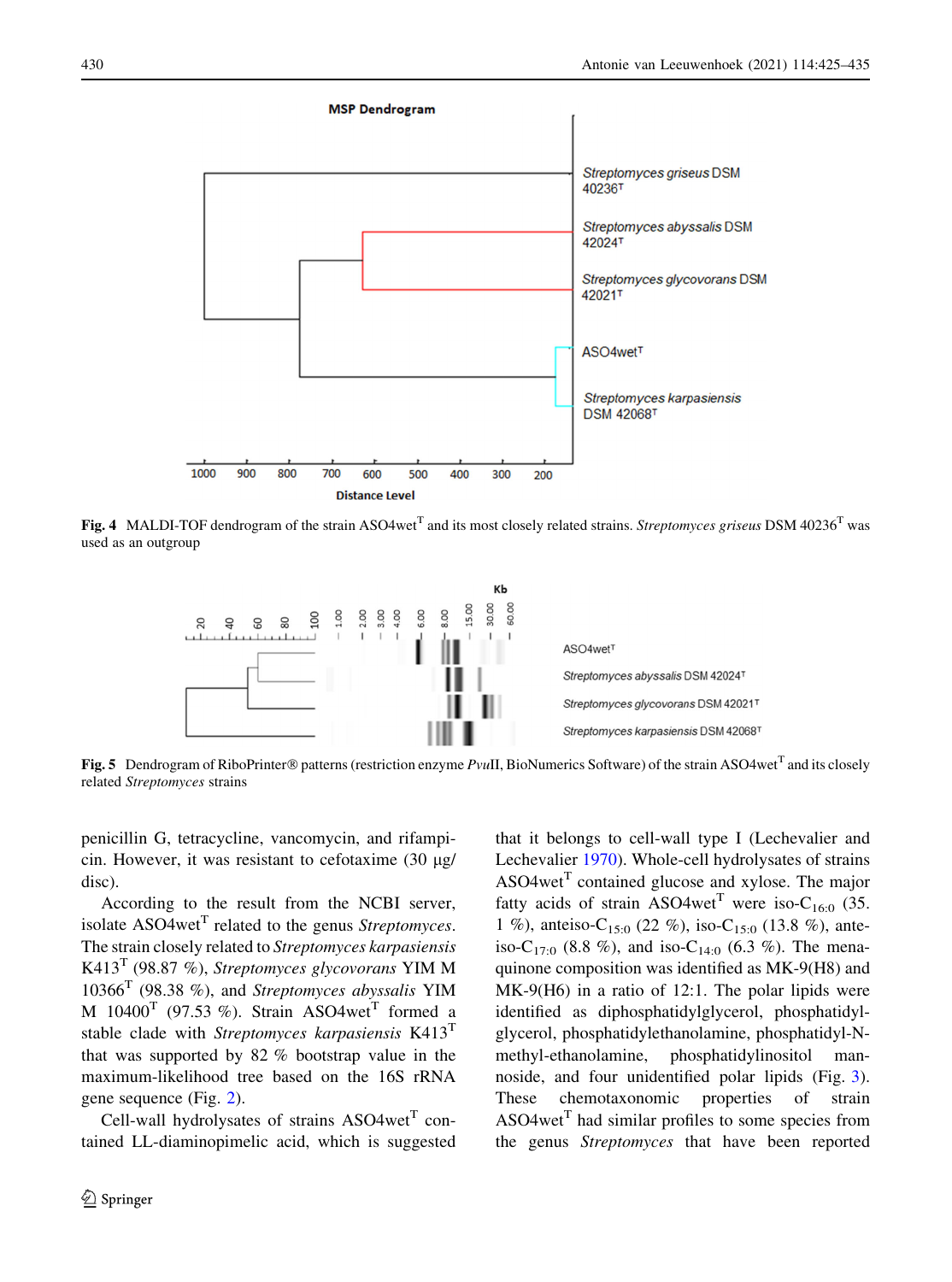

Fig. 6 Subsystem category distribution of strain ASO4wet<sup>T</sup> based on RAST annotation server [\(https://rast.nmpdr.org/](https://rast.nmpdr.org/))

previously (Kämpfer et al. [2008](#page-9-0); Busarakam et al. [2014;](#page-9-0) Ayed et al. [2018](#page-8-0)).

The MALDI-TOF analysis result also suggested that strain  $ASO4wet<sup>T</sup>$  formed a clade with *Strepto*myces karpasiensis DSM  $42068<sup>T</sup>$  $42068<sup>T</sup>$  (Fig. 4). The comparison of the fingerprints using the BioNumerics software (version 7.6.1; Applied Maths, Belgium) exhibited the differences between strain ASO4wet<sup>T</sup>, Streptomyces karpasiensis DSM 42068<sup>T</sup>, Streptomyces glycovorans DSM 42021<sup>T</sup>, and Streptomyces abyssalis DSM 42024<sup>T</sup> (Fig. [5](#page-5-0)). All strains displayed different band patterns.

To determine whether strain  $ASO4wet<sup>T</sup>$  represent a novel species, DNA-DNA hybridisation (DDH) was conducted to further delineate the relatedness between strain  $ASO4wet^{T}$  and its closely related type strains, i.e., Streptomyces karpasiensis DSM 42068<sup>T</sup>, Streptomyces glycovorans  $\text{DSM } 42021^\text{T}$ , and Streptomyces *abyssalis* DSM  $42024$ <sup>T</sup>. The levels of DNA-DNA relatedness between strain  $ASO4wet$ <sup>T</sup> and *Strepto*myces karpasiensis DSM 42068<sup>T</sup>, Streptomyces glycovorans DSM  $42021<sup>T</sup>$ , and Streptomyces abyssalis DSM 42024<sup>T</sup> were 40.4/54.7 %, 40.5/44.4 %, and 35.8/28.2 % respectively. These values are below the threshold value of 70 %, as suggested by Wayne et al. [\(1987](#page-10-0)) for determining novel species for bacterial strains.

Genome sequencing of strain  $ASO4wet<sup>T</sup>$  resulted in a single linear chromosome typical for members of the genus Streptomyces consisting of 7,377,472 bp. The  $G + C$  content was 70.24 mol%. 6,332 coding sequences, 59 tRNA genes, and six rRNA operons were found after NCBI PGAP annotation. Analysis by using RAST server revealed that only 20 % of the annotated genes were assigned to subsystems (Fig. 6). Among the subsystem categories present in the genome, amino acids and derivatives metabolism had the highest feature counts (360), followed by carbohydrates metabolism which had 347 feature counts. However, only one feature count detected for dormancy and sporulation, which is different from the some other Streptomyces strains that have at least 10 feature counts (Busarakam et al. [2014](#page-9-0); Ser et al. [2018](#page-10-0); Quinn et al. [2020\)](#page-9-0). The antiSMASH server predicted 23 secondary metabolite biosynthesis gene clusters, with six clusters showed more than 60 % similarities to known biosynthetic gene clusters: hopene biosynthetic gene cluster (61 %), planosporicin biosynthetic gene cluster (100 %), geosmin biosynthetic gene cluster (100 %), isorenieratene biosynthetic gene cluster (62 %), ectoine biosynthetic gene cluster (100 %), and desferrioxamine E biosynthetic gene cluster (100 %).

Besides the result of genotypic studies such as 16S rRNA gene analysis and DNA-DNA hybridisation, strain  $ASO4wet<sup>T</sup>$  can also be discriminated from its closely related type strains by some phenotypic properties (Table [2\)](#page-7-0). Lipase (C14) activity could not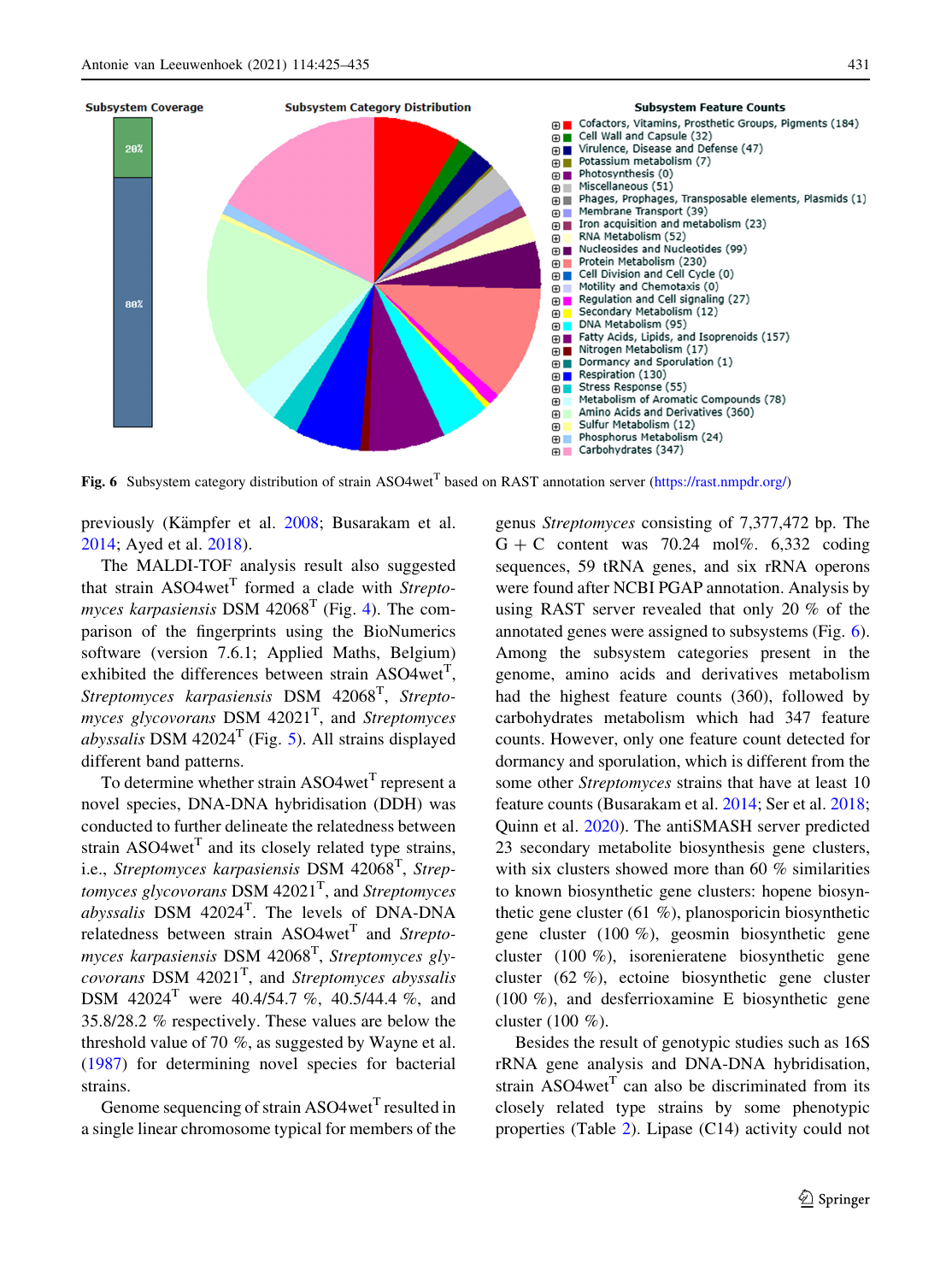| Characteristics            | 1                                    | 2                                                | 3                                    | 4                                          |
|----------------------------|--------------------------------------|--------------------------------------------------|--------------------------------------|--------------------------------------------|
| Esterase (C4)              | $^{+}$                               | $(+)$                                            | $(+)$                                | $^{+}$                                     |
| Lipase $(C14)$             |                                      |                                                  | $^{+}$                               |                                            |
| Trypsin                    | $^{+}$                               | $^{+}$                                           | $^{+}$                               |                                            |
| Chymotripsin               | $^{+}$                               | $^{+}$                                           | $^{+}$                               |                                            |
| $\alpha$ -galactosidase    |                                      |                                                  |                                      |                                            |
| $\beta$ -galactosidase     | $^{+}$                               |                                                  |                                      |                                            |
| β-glucoronidase            |                                      |                                                  | $(+)$                                | $(+)$                                      |
| $\alpha$ -glucosidase      | $^{+}$                               | $^{+}$                                           | $^{+}$                               | $^{+}$                                     |
| $\beta$ -glucosidase       |                                      | $(+)$                                            | $^{+}$                               | $^{+}$                                     |
| Glucose                    | $^{+}$                               | $^{+}$                                           | $^{+}$                               | $^{+}$                                     |
| Arabinose                  | $^{+}$                               |                                                  | $++$                                 | $^{+}$                                     |
| Sucrose                    | $^{+}$                               | $^{+}$                                           | $++$                                 | $^{++}$                                    |
| Xylose                     | $++$                                 | $++$                                             | $++$                                 | $^{++}$                                    |
| Inositol                   | $++$                                 | $^{+}$                                           | $++$                                 | $^{++}$                                    |
| Mannose                    | $(+)$                                | $^{+}$                                           |                                      | $^{+}$                                     |
| Fructose                   | $(+)$                                | $^{+}$                                           |                                      | $^{+}$                                     |
| Rhamnose                   | $^{+}$                               | $^{+}$                                           |                                      | $^{+}$                                     |
| Raffinose                  | $++$                                 | $^{+}$                                           | $++$                                 | $++$                                       |
| Cellulose                  |                                      | $^{+}$                                           |                                      |                                            |
| Polar lipids               | DPG, PG, PE, PME, PIM,<br>PGL, 3 GLs | DPG, PG, PE, PME, PI, 3 PLs, 2<br>PGLs, $2$ GLs* | DPG, PG, PME, PE,<br>PIM, PI, 6PLs** | DPG, PG, PME,<br>PIM, PI, 5PLs**           |
| Predominant<br>Menaquinone | $MK-9(H8)$                           | $MK-9(H8)*$                                      | $MK-9(H8)$ **                        | $MK-9(H4)$ ,<br>MK-9(H6),<br>$MK-9(H8)$ ** |

<span id="page-7-0"></span>**Table 2** Phenotypic properties that distinguish strain ASO4wet<sup>T</sup> from the most closely related *Streptomyces* species

Strains: 1, ASO4wet<sup>T</sup>; 2, Streptomyces karpasiensis DSM 42068<sup>T</sup> (= K413<sup>T</sup>); 3, Streptomyces glycovorans DSM 42021<sup>T</sup>(= YIM M 10366<sup>T</sup>); 4, Streptomyces abyssalis DSM 42024<sup>T</sup> (= YIM M 10400<sup>T</sup>)

 $++$  better growth;  $+$  positive result or good growth; - negative result or no growth; (+) weakly positive result or weak growth. DPG, diphosphatidylglycerol; PG, phosphatidylglycerol; PE, phosphatidylethanolamine; PME, phosphatidyl-N-methyl-ethanolamine; PI, phosphatidylinositol; PIM, phosphatidylinositol mannoside; PL, unknown phospholipid; PGL, unknown phosphoglycolipid; GL, unknown glycolipid. \*Data from Veyisoglu et al. ([2014](#page-10-0)); \*\* data from Xu et al. [\(2012](#page-10-0))

be observed for strain ASO4wet<sup>T</sup>, whereas Streptomyces glycovorans DSM  $42021<sup>T</sup>$  was positive. There was the  $\beta$ -galactosidase activity for strain ASO4wet<sup>T</sup>, while in the all compared type strains, it was not detected. Strain  $ASO4wet^{T}$  had no  $\beta$ -glucosidase activity, while all of the tested type strains possessed it. Strain ASO4wet<sup>T</sup> exhibited good growth on the ISP 9 medium supplemented with arabinose, while Strep*tomyces karpasiensis* DSM 42068<sup>T</sup> showed no growth. Phosphatidylinositol mannoside was detected in strain ASO4wet<sup>T</sup> but not in *Streptomyces karpasiensis* DSM  $42068<sup>T</sup>$  based on data previously reported by Veyisoglu et al.  $(2014)$  $(2014)$ .

In conclusion, strain  $ASO4wet<sup>T</sup>$  represents a novel species in the genus Streptomyces, for which the name Streptomyces bathyalis sp. nov. is proposed.

Description of Streptomyces bathyalis sp.nov.

Streptomyces bathyalis (ba.thy.al'is. L. neutrum substantive from the Greek bathys (deep) the part of the pelagic zone between 1,000 and 4,000 m).

Aerobic, Gram-positive actinomycete that forms branched substrate mycelium. Aerial hyphae can be seen only in ISP3 and ISP7. Spores are not detected in any medium tested even after 4 weeks of incubation at 30 °C. It grows well on ISP2, ISP3, ISP4, and ISP5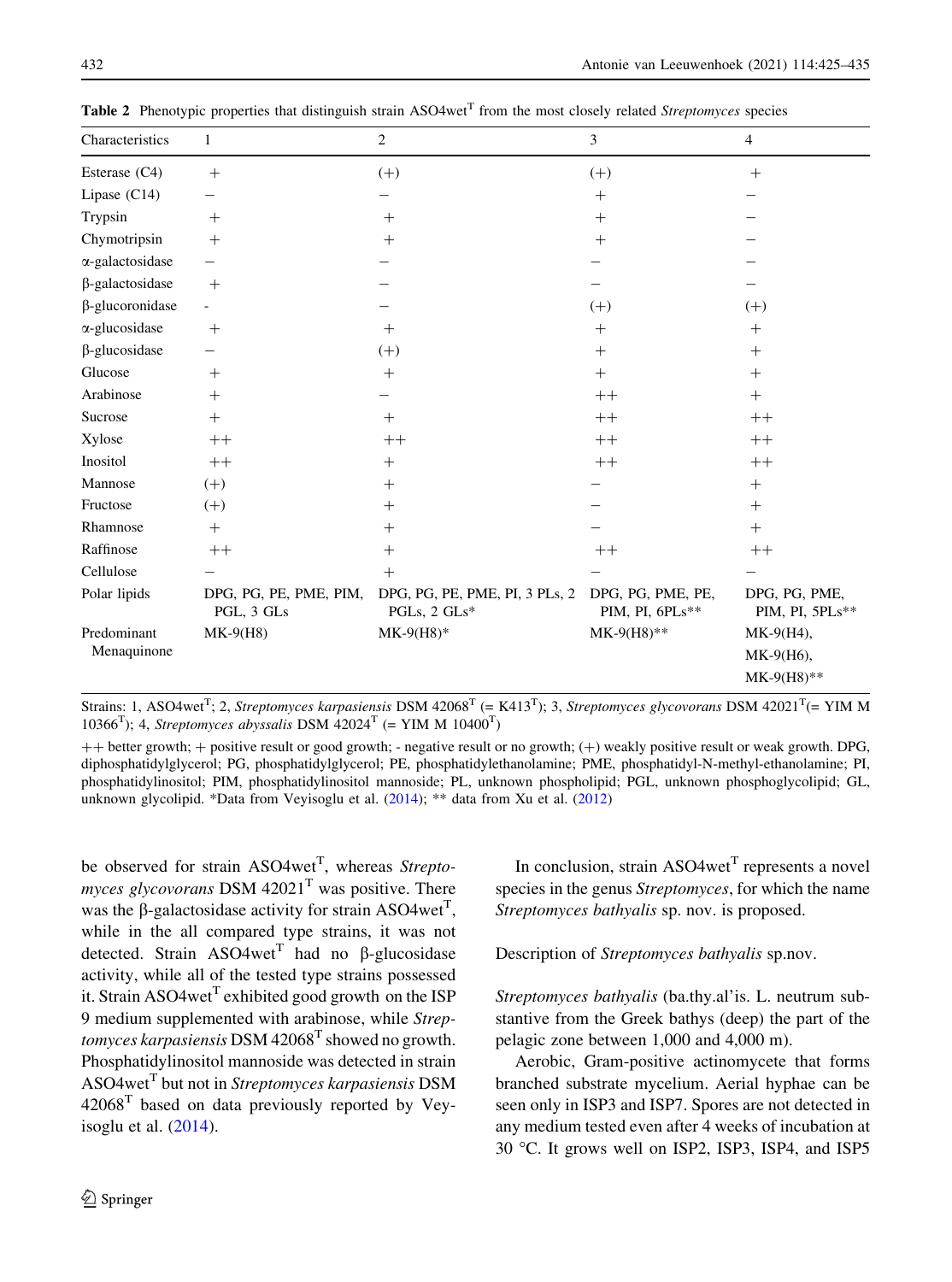<span id="page-8-0"></span>after 2 weeks incubation at 30  $^{\circ}$ C. Optimum growth occurs at  $25-30$  °C and at pH 7. The NaCl tolerance is 0–10 % (w/v) NaCl. Positive for esterase  $(C4)$ , trypsin, chymotrypsin,  $\beta$ -galactosidase, and  $\alpha$ -glucosidase. Negative for lipase (C14),  $\alpha$ -galactosidase,  $\beta$ -glucuronidase, and  $\beta$ -glucosidase. Glucose, arabinose, sucrose, xylose, inositol, mannose, fructose, rhamnose, raffinose are used as sole carbon sources, but not cellulose. Major fatty acids are iso-C16:0 (35.0 %), anteiso-C15:0 (22.0 %), and iso-C15:0 (13.8 %). The major menaquinone is MK-9(H8). The diagnostic amino acid in the peptidoglycan is LL-diaminopimelic acid. Glucose and xylose are present in whole-cell hydrolysates. The type strain is ASO4wet<sup>T</sup> (= DSM  $106605$ <sup>T</sup> = NCCB  $100657$ <sup>T</sup>), isolated from a sponge collected from the North Atlantic Ocean at 1092 m depth. The genomic DNA  $G + C$  content of the type strain is 70.24 mol%. The genome size is 7,377,472 bp with 6,332 coding sequences, 59 tRNA genes, and six rRNA operons. The complete genome and the 16S rRNA sequence of strain  $ASO4wet<sup>T</sup>$  were deposited at NCBI GenBank with accession number CP048882 and MT036271, respectively.

Acknowledgements The authors thank Romy Schade for excellent technical assistance, Stephanie Schulz and Gabriele Pötter for chemotaxonomic analysis, and Aileen Gollasch for recording the HRESIMS data.

Authors' contributions CR and WL carried out the experiments, analysed the data, and drafted manuscript. CR and WL contributed equally to this work. MR performed scanning electron microscopy. PS conducted ribotyping and MALDI-TOF. RLH carried out fatty acid analysis. CS and BB carried out complete genome analysis. PK performed DDH analysis. PJS collected the sponge and supervised the project. JW supervised the project. MR, PS, RLH, CS, BB, PK, PJS, and JW corrected and reviewed the draft.

Funding Open Access funding enabled and organized by Projekt DEAL. This work was supported by German Federal Ministry of Education and Research (BMBF) under the German-Indonesian anti-infective cooperation (GINAICO) project, a fellowship awarded by the German Academic Exchange Service (German: Deutscher Akademischer Austauschdienst or DAAD), and The President's Initiative and Networking Funds of the Helmholtz Association of German Research Centres (German: Helmholtz Gemeinschaft Deutscher Forschungszentren or HGF) under Contract Number VH-GS-202.

Data availability The GenBank accession number for the 16S rRNA gene sequence of strain  $ASO4wet^{T}$  is MT036271. The GenBank accession number for complete genome of strain  $ASO4wet<sup>T</sup>$  is CP048882.

#### Compilance with ethical standards

Conflict of interest The authors declare no conflict of interest.

Ethics approval This article does not contain any studies with human participants and/or animals performed by any of the authors. The formal consent is not required in this study.

Consent to participate Not applicable.

Consent for publication Not applicable.

Open Access This article is licensed under a Creative Commons Attribution 4.0 International License, which permits use, sharing, adaptation, distribution and reproduction in any medium or format, as long as you give appropriate credit to the original author(s) and the source, provide a link to the Creative Commons licence, and indicate if changes were made. The images or other third party material in this article are included in the article's Creative Commons licence, unless indicated otherwise in a credit line to the material. If material is not included in the article's Creative Commons licence and your intended use is not permitted by statutory regulation or exceeds the permitted use, you will need to obtain permission directly from the copyright holder. To view a copy of this licence, visit <http://creativecommons.org/licenses/by/4.0/>.

#### References

- Altschul SF, Gish W, Miller W, Myers EW, Lipman DJ (1990) Basic local alignment search tool. J Mol Biol 215:403–410. doi[:https://doi.org/10.1016/S0022-2836\(05\)80360-2](https://doi.org/10.1016/S0022-2836(05)80360-2)
- Ayed A, Slama N, Mankai H, Bachkouel S, ElKahoui S, Tabbene O, Limam F (2018) Streptomyces tunisialbus sp. nov., a novel Streptomyces species with antimicrobial activity. Antonie Van Leeuwenhoek 111:1571–1581. doi:[https://](https://doi.org/10.1007/s10482-018-1046-4) [doi.org/10.1007/s10482-018-1046-4](https://doi.org/10.1007/s10482-018-1046-4)
- Aziz RK et al (2008) The RAST server: rapid annotations using subsystems technology. BMC Genom 9:75. [https://doi.org/](https://doi.org/10.1186/1471-2164-9-75) [10.1186/1471-2164-9-75](https://doi.org/10.1186/1471-2164-9-75)
- Bauer A, Kirby W, Sherris J, Turck M (1966) Antibiotic susceptibility testing by a standardized single disk method. Am J Clin Pathol 45:493–496
- Baym M, Kryazhimskiy S, Lieberman TD, Chung H, Desai MM, Kishony R (2015) Inexpensive multiplexed library preparation for megabase-sized genomes. PLoS One 10:e0128036. [https://doi.org/10.1371/journal.pone.](https://doi.org/10.1371/journal.pone.0128036) [0128036](https://doi.org/10.1371/journal.pone.0128036)
- Blin K, Shaw S, Steinke K, Villebro R, Ziemert N, Lee SY, Medema MH, Weber T (2019) antiSMASH 5.0: updates to the secondary metabolite genome mining pipeline. Nucleic Acids ResOxford University Press 47:W81–W87. [https://](https://doi.org/10.1093/nar/gkz310) [doi.org/10.1093/nar/gkz310](https://doi.org/10.1093/nar/gkz310)
- Bruce J (1996) Automated system rapidly identifies and characterizes microorganisms in food. Food Tech 50:77–81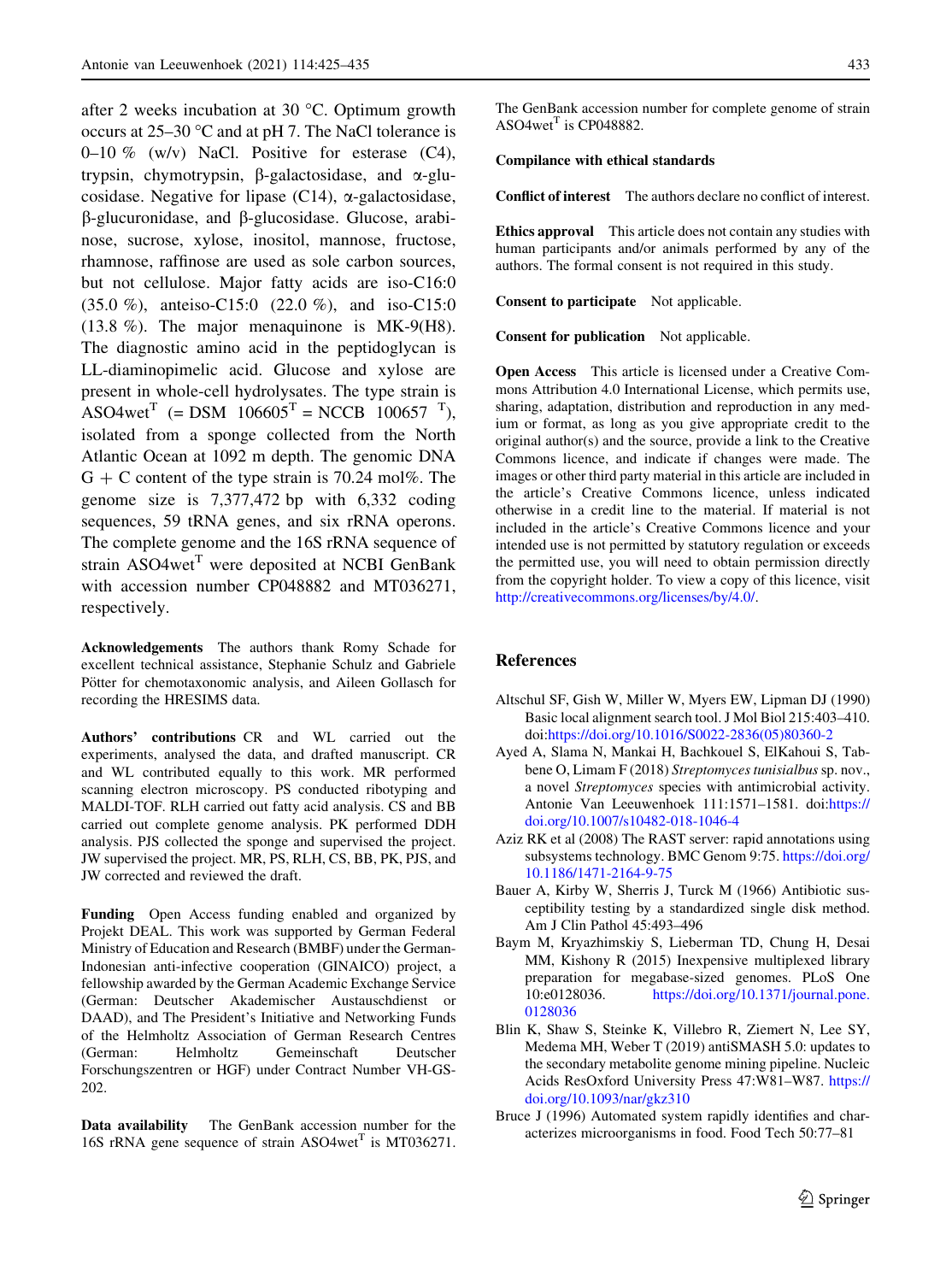- <span id="page-9-0"></span>Busarakam K, Bull AT, Girard G, Labeda DP, van Wezel GP, Goodfellow M (2014) Streptomyces leeuwenhoekii sp. nov., the producer of chaxalactins and chaxamycins, forms a distinct branch in Streptomyces gene trees. Antonie Van Leeuwenhoek 105:849–861. [https://doi.org/10.1007/](https://doi.org/10.1007/s10482-014-0139-y) [s10482-014-0139-y](https://doi.org/10.1007/s10482-014-0139-y)
- Charousová I, Javoreková S, Wink J (2015) Isolation and characterization of Streptomyces rishiriensis (VY31) with antibiotic activity against various pathogenic microorganisms. J Microbiol Biotechnol Food Sci 04:23–27. doi[:https://doi.org/10.15414/jmbfs.2015.4.special1.23-27](https://doi.org/10.15414/jmbfs.2015.4.special1.23-27)
- Collins MD, Shah HN (1984) Fatty acid, menaquinone and polar lipid composition of Rothia dentocariosa. Arch Microbiol 137:247–249
- Felsenstein J (1981) Evolutionary trees from DNA sequences: a maximum likelihood approach. J Mol Evol 17:368–376. <https://doi.org/10.1007/BF01734359>
- Felsenstein J (1985) Confidence limits on phylogenies: an approach using the bootstrap. Evolution 39:783. [https://](https://doi.org/10.2307/2408678) [doi.org/10.2307/2408678](https://doi.org/10.2307/2408678)
- Goodfellow M, Busarakam K, Idris H, Labeda DP, Nouioui I, Brown R, Kim B-Y, del Carmen Montero-Calasanz M, Andrews BA, Bull AT (2017) Streptomyces asenjonii sp. nov., isolated from hyper-arid Atacama Desert soils and emended description of Streptomyces viridosporus Pridham et al. 1958. Antonie Van Leeuwenhoek 110: 1133–1148. <https://doi.org/10.1007/s10482-017-0886-7>
- Hall TA (1999) BioEdit: a user-friendly biological sequence alignment editor and analysis program for Windows 95/98/ NT. Nucl Acids Symp Ser 41:95–98
- Handayani I, Ratnakomala S, Lisdiyanti P, Alanjary M, Wohlleben W, Mast Y (2018) Complete genome sequence of Streptomyces sp. strain BSE7F, a Bali mangrove sediment actinobacterium with antimicrobial activities. Genome Announc 6:1–3
- Hohmann C, Schneider K, Bruntner C, Irran E, Nicholson G, Bull AT, Jones AL, Brown R, Stach JEM, Goodfellow M, Beil W, Krämer M, Imhoff JF, Süssmuth RD, Fiedler H (2009) Caboxamycin, a new antibiotic of the benzoxazole family produced by the deep-sea strain Streptomyces sp. NTK 937. J Antibiot (Tokyo) 62:99–104. [https://doi.org/](https://doi.org/10.1038/ja.2008.24) [10.1038/ja.2008.24](https://doi.org/10.1038/ja.2008.24)
- Humble MW, King A, Phillips I (1977) API ZYM: a simple rapid system for the detection of bacterial enzymes. J Clin Pathol 30:275–277
- Kämpfer P, Huber B, Buczolits S, Thummes K, Grün-Wollny I, Busse HJ (2008) Streptomyces specialis sp. nov. Int J Syst Evol Microbiol 58:2602–2606. [https://doi.org/10.1099/ijs.](https://doi.org/10.1099/ijs.0.2008/001008-0) [0.2008/001008-0](https://doi.org/10.1099/ijs.0.2008/001008-0)
- Kemung HM, Tan LTH, Khan TM, Chan KG, Pusparajah P, Goh BH, Lee LH (2018) Streptomyces as a prominent resource of future anti-MRSA drugs. Front Microbiol 9:1–26. <https://doi.org/10.3389/fmicb.2018.02221>
- Koboldt DC, Zhang Q, Larson DE, Shen D, McLellan MD, Lin L, Miller CA, Mardis ER, Ding L, Wilson RK (2012) VarScan 2: somatic mutation and copy number alteration discovery in cancer by exome sequencing. Genome Res 22:568–576. <https://doi.org/10.1101/gr.129684.111>
- Kumar S, Stecher G, Li M, Knyaz C, Tamura K (2018) MEGA X: molecular evolutionary genetics analysis across

computing platforms. Mol Biol Evol 35:1547–1549. <https://doi.org/10.1093/molbev/msy096>

- Kutzner H (1981) The family Streptomycetaceae. In: Starr M, Stolp H, Trüper H, Balons A, Schlegel H (eds) The Prokaryotes: a handbook on habitats, isolation and identification of bacteria. Springer Verlag, Berlin, pp 2028–2090
- Landwehr W, Kämpfer P, Glaeser SP, Rückert C, Kalinowski J, Blom J, Goesmann A, Mack M, Schumann P, Atasayar E, Hahnke RL, Rohde M, Martin K, Stadler M, Wink J (2018) Taxonomic analyses of members of the Streptomyces cinnabarinus cluster, description of Streptomyces cinnabarigriseus sp. nov. and Streptomyces davaonensis sp. nov. Int J Syst Evol Microbiol 68:382–393. [https://doi.](https://doi.org/10.1099/ijsem.0.002519) [org/10.1099/ijsem.0.002519](https://doi.org/10.1099/ijsem.0.002519)
- Landwehr W, Karwehl S, Schupp PJ, Schumann P, Wink J (2016) Biological active rakicidins A, B and E produced by the marine Micromonospora sp. isolate Guam1582. Adv Biotech Micro 1:555558. [https://doi.org/10.19080/AIBM.](https://doi.org/10.19080/AIBM.2016.01.555558) [2016.01.555558](https://doi.org/10.19080/AIBM.2016.01.555558)
- Lechevalier MP, Lechevalier H (1970) Chemical composition as a criterion in the classification of aerobic actinomycetes. Int J Syst Bacteriol 20:435–443
- Li H, Durbin R (2009) Fast and accurate short read alignment with Burrows-Wheeler transform 25: 1754–1760. [https://](https://doi.org/10.1093/bioinformatics/btp324) [doi.org/10.1093/bioinformatics/btp324](https://doi.org/10.1093/bioinformatics/btp324)
- Liu N, Shang F, Xi L, Huang Y (2013) Tetroazolemycins A and B, two new oxazole-thiazole siderophores from deep-sea Streptomyces olivaceus FXJ8.012. Mar Drugs 11:1524–1533. <https://doi.org/10.3390/md11051524>
- Lucas X, Senger C, Erxleben A, Grüning BA, Döring K, Mosch J, Flemming S, Günther S (2013) StreptomeDB: a resource for natural compounds isolated from Streptomyces species. Nucleic Acids Res 41:D1130–D1136. [https://doi.org/10.](https://doi.org/10.1093/nar/gks1253) [1093/nar/gks1253](https://doi.org/10.1093/nar/gks1253)
- Luo M, Tang G, Ju J, Lu L, Huang H (2015) A new diketopiperazine derivative from a deep sea-derived Streptomyces sp. SCSIO 04496. Nat Prod Res 30:138–143. [https://](https://doi.org/10.1080/14786419.2015.1045509) [doi.org/10.1080/14786419.2015.1045509](https://doi.org/10.1080/14786419.2015.1045509)
- Luo Y, Xiao J, Wang Y, Xu J, Xie S (2011) Streptomyces indicus sp. nov., an actinomycete isolated from deep-sea sediment. Int J Syst Evol Microbiol 61:2712–2716. [https://](https://doi.org/10.1099/ijs.0.029389-0) [doi.org/10.1099/ijs.0.029389-0](https://doi.org/10.1099/ijs.0.029389-0)
- Medema MH, Blin K, Cimermancic P, De Jager V, Zakrzewski P, Fischbach MA, Weber T, Takano E, Breitling R (2011) AntiSMASH: rapid identification, annotation and analysis of secondary metabolite biosynthesis gene clusters in bacterial and fungal genome sequences. Nucleic Acids Res 39:339–346. <https://doi.org/10.1093/nar/gkr466>
- Minnikin DE, O'Donnell AG, Goodfellow M, Alderson G, Athalye M, Schaal A, Parlett JH (1984) An integrated procedure for the extraction of bacterial isoprenoid quinones and polar lipids. J Microbiol Methods 2:233–241. [https://doi.org/10.1016/0167-7012\(84\)90018-6](https://doi.org/10.1016/0167-7012(84)90018-6)
- Minnikin DE, Patel PV, Alshamaony L, Goodfellow M (1977) Polar lipid composition in the classification of Nocardia and related bacteria. Int J Syst Bacteriol 27:104–117
- Quinn GA, Abdelhameed AM, Alharbi NK, Cobice D, Adu SA, Swain MT, Castro HC, Facey PD, Bakshi HA, Tambuwala MM, Banat IM (2020) The isolation of a novel Streptomyces sp. CJ13 from a traditional Irish folk medicine alkaline grassland soil that inhibits multiresistant